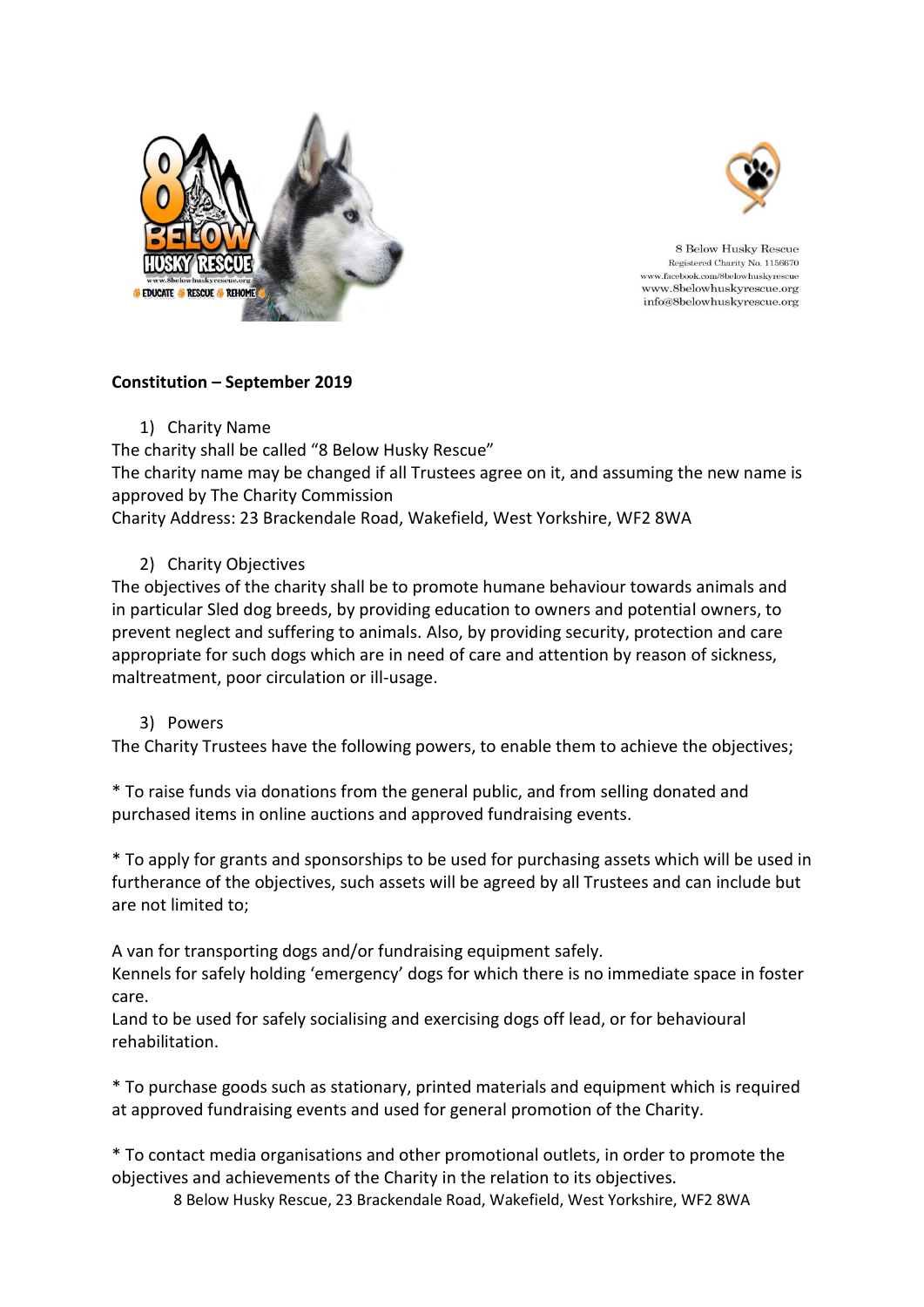## 4) Trustees

Trustee's may step down from their post at any time by resigning in writing, giving 30 days' notice, and the remaining Trustees will appoint a new Trustee within a period of three months, they may take nominations from Charity Members during this period. There will be no set time limit for appointment of Trustees to office, however any member of the Charity may suggest a change to the Trustees at any time. A vote will be taken on the suggestion as well as any nominated replacement during the holding of the following Annual General Meeting

Any trustee who is in serious or persistent breach of any legal Act, or is proven to be acting fraudulently or illegally regardless of whether such actions are in relation to Charity business, and on the agreement of not less than three members of the Committee shall be removed from the Committee with immediate effect.

No persons under 16 years of age can serve as a Trustee.

# 4.1) Trustees Personal Interest

Except with the prior written approval of the Charity Commission no trustee may; Be in a salaried position.

Receive any benefit in money or kind from the charity.

Have a financial interest in the supply of goods or services to the charity.

Acquire or hold any interest in property of the charity (except in order to hold it as trustee of the charity.

However; and member of the charity may at the discretion of the Trustees be reimbursed for out of pocket expenses on provision of receipt.

# 5) Committee Procedures

The management of the charity shall be in the hands of the Trustees, which shall be known collectively as The Committee.

A quorum for Committee meetings shall be three.

Committee meetings will be held as often as deemed necessary but at least every six months.

Emergency Committee meetings will be convened when requested by any member of the Committee, no later than twenty-eight days after the meeting request.

The Committee members shall have full voting rights; however, the Chairperson has a casting vote in the event of a tie.

The Committee shall have the right to co-opt no more than three additional Committee Members in any one year. Co-opted Members shall retire at the next election but shall be eligible to be co-opted back on to the Committee during the elections at the AGM.

A Chairperson can only be appointed upon unanimous agreement by all other Committee Members.

The Secretary shall keep minutes of all business transacted at official Committee meetings. Items for Committee meeting agenda must be received by the Secretary not later than fourteen days prior to the meeting.

Notices convening such meetings with an agenda shall be issued by the Secretary to Committee Members at least seven days prior to each meeting.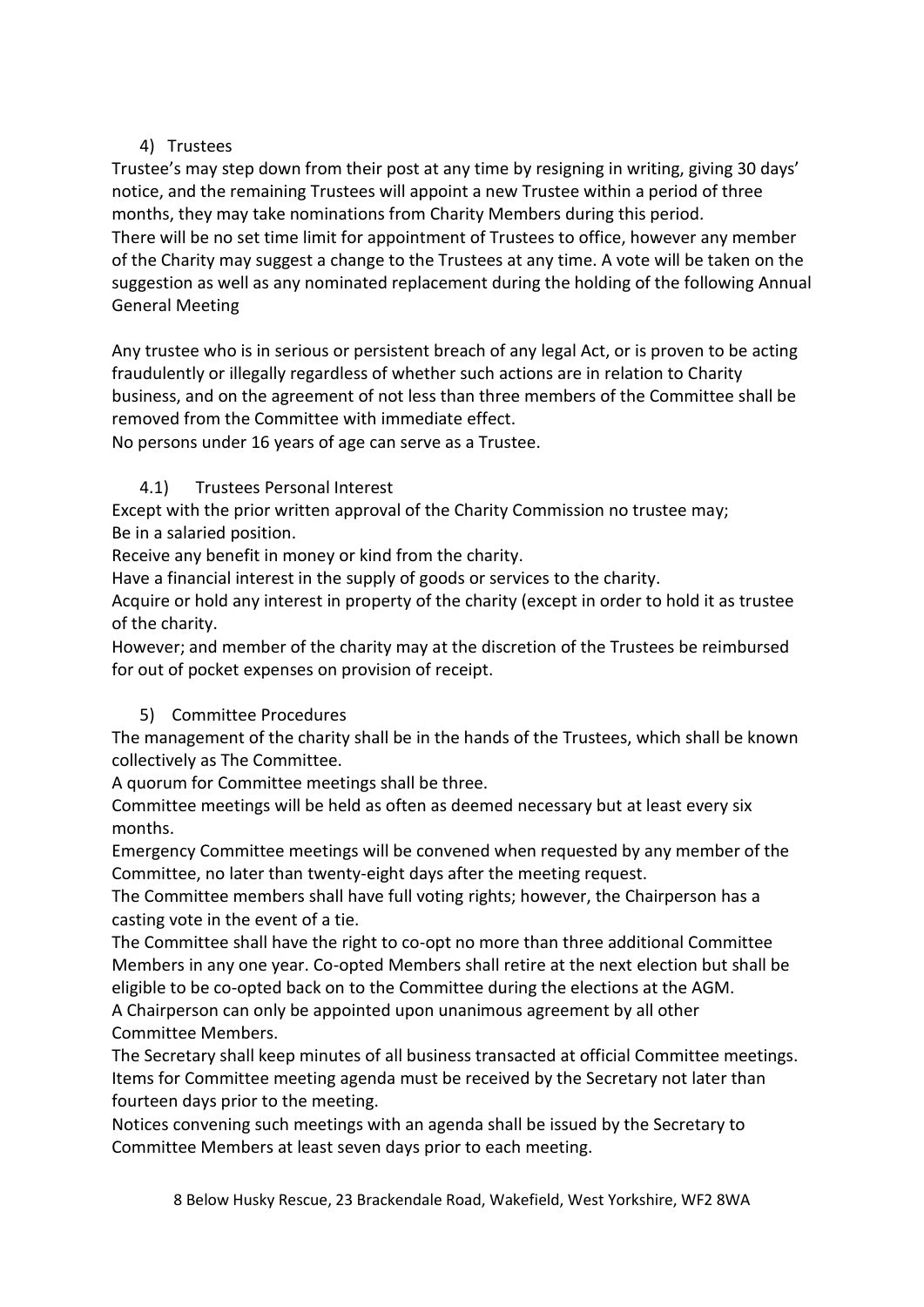### 6) Membership

Volunteers of the Charity shall be known as Members, and will include the following posts: Foster Carers

Fundraisers

Home Checkers

#### **Transporters**

Anyone can apply to become a Member by physical or electronic written request, or by filling in the appropriate form on the Charity website. There are no fees of any kind. Foster carers must agree to being 'home checked' to confirm suitability for the role.

Members may step down from their post at any time by resigning in writing. They will be removed from any relevant mailing list or online social media group immediately upon receipt.

Members may be forcibly removed from their post upon unanimous agreement of the Committee. They will be informed of the decision and any pertinent reasons for it and removed from any relevant mailing list or online social media group immediately. The exception to a Member being removed immediately upon such a decision being made is when said member is currently caring for a dog, in which case their removal will happen as soon as the dog is out of their possession and under the care of another member or Trustee. The Members shall have full voting rights at the AGM.

### 7) Finance

Banking accounts shall be held in the name of the Charity into which all revenue of the Charity shall be paid and from which withdrawal shall only be made on the signature of either one of the following Trustees:

The Treasurer

The Chairperson

None of the association's assets may be distributed or otherwise applied (on being wound up or at any other time) except to further its charitable purposes.

Charity trustees shall comply with the accounting requirements of the Charities Act 2011, with regards to:

The keeping of accounting records for the charity.

The preparation of annual statements of account, for the charity.

The auditing or independent examination of the statements of account of the charity.

The preparation of an Annual Report and the sending of it together with the statements of account to the Charity Commission.

#### In particular:

The Treasurer will keep and maintain an accurate system of accounting showing a complete record of all income and expenditure.

The Accounts and Balance Sheet of the Charity shall be certified annually by one Qualified Accountant or two unqualified individuals with accounting experience other than the Treasurer, and presented to the members of the Committee at the Annual General Meeting.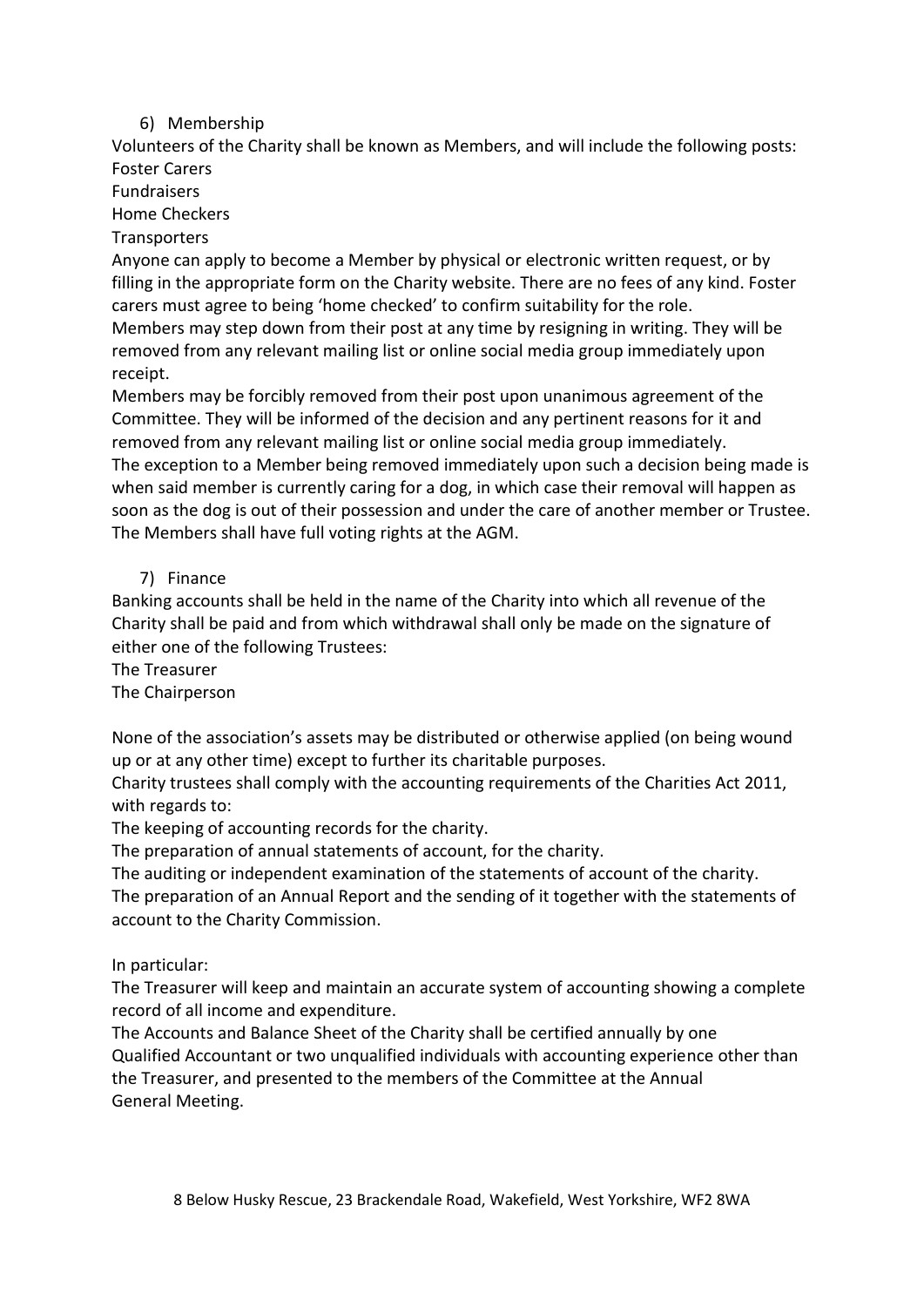### 8) General Meetings

The Annual General Meeting (AGM) shall be held within three months of the end of the financial year to which each Committee Member shall be entitled to attend, and each Member shall receive notice in writing (physical or electronic) at least twenty eight days prior as to the time and place of the meeting.

An agenda shall be issued to each Committee Member at least fourteen days prior to the scheduled date of the meeting.

Items for inclusion on the agenda must be submitted to the Secretary twenty-one days prior to AGM.

The business transactions shall include:

The Chairpersons Report

Secretaries Report

The Treasurers Report and certified Balance Sheet

To elect Trustees where necessary

For outgoing Trustees to suggest co-opted Committee Members for the incoming

Committee to vote on

Any other business

Only items included on the agenda can be voted on at the Annual General Meeting.

### 9) Alterations to Constitution

Any request to alter or amend the constitution must be received by the Secretary twentyone days prior to the AGM to be included on the agenda.

The Trustees may vote to alter or amend the provisions of this constitution provided that no alterations or amendments are made to the following clauses without the prior written of the Charity Commission;

Clause 2; the objectives of the Charity. Clause 4.1; Trustees not to have a personal interest Clause 9; alterations to the Constitution. Clause 11; dissolution of the Charity

No alteration or amendment may be made which would have the effect of making the Charity cease to be a Charity at law.

In the case of alterations or amendments being made, the Trustees must do both of the following;

Promptly send to the Charity Commission a copy of any alterations or amendments made Keep a copy of any such amendment with this Constitution

## 10) Heritable Property

The title to all and any heritable property which may be acquired by or for any purpose of the Charity shall be taken and thereafter stand in the name of the Charity.

#### 11) Dissolution

The dissolution of the Charity may be determined in either of the following manners;

8 Below Husky Rescue, 23 Brackendale Road, Wakefield, West Yorkshire, WF2 8WA